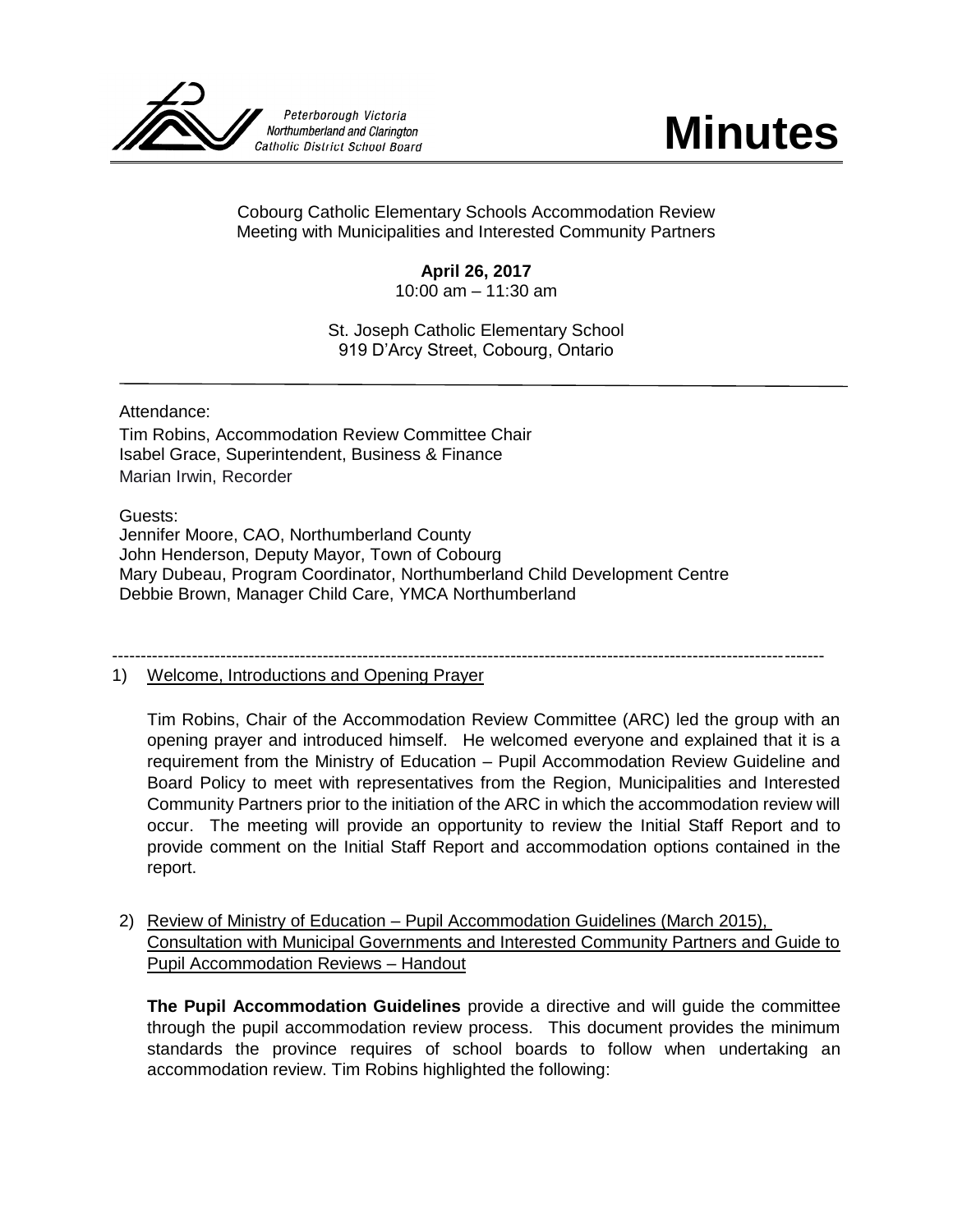- The role and membership of the Accommodation Review Committee
- School Information Profiles
- Public Meetings
- Completing the Accommodation Review and the Final Staff Report

The **Guide to Pupil Accommodation Reviews** is a "parent friendly" guide to help inform parents and guardians about the process the school boards undertake when reviewing whether to consolidate or close a school. Tim Robins highlighted the following:

- Why do school boards consolidate and close schools and how does it impact students?
- How does a pupil accommodation review work and the key steps leading to a School Consolidation and School Closure Decision?
- Pupil Accommodation Review Processes Chart
- 3. Review of PVNCCDSB Policy 109 and Administrative Procedure 109 Pupil Accommodation Review Process, Consultation with Municipal Governments and Interested Partners - Handout
	- Tim Robins reviewed the Policy and Admin Procedures and highlighted a few areas. He explained that this is the "How to Document". He pointed out that the "School Viability Report" referred in the Admin Procedures is a reference to the Initial Staff Report and that the "Integration Committee" a reference to the Transition Committee.
	- As per Administrative Procedure 109, ARC Membership, Tim Robins invited a representative from the organizations represented at this meeting to become a member on the ARC. Interested parties should email Tim at: [Cobourg.arc@pvnccdsb.on.ca](mailto:Cobourg.arc@pvnccdsb.on.ca) by the end of the business day this Friday (April 28, 2017). Tim Robins advised that if more than one applicant came forward for this position, a draw of the submitted applicants will take place to select the ARC Broader Community member.

## 4. Review of Cobourg Catholic Elementary School Accommodation Review – **Initial Staff Report** (March 28, 2017) and proposed accommodation options - Handout

Isabel Grace, Superintendent of Business and Finance provided background and rationale on the reason for the Accommodation Review. She stated that there are a number of conditions supporting the review:

- Provincial Funding/Policy Changes
- Cobourg Elementary School Enrolment and Utilization
- Facility Condition and Capital Funding Requirements
- Facility Assessments